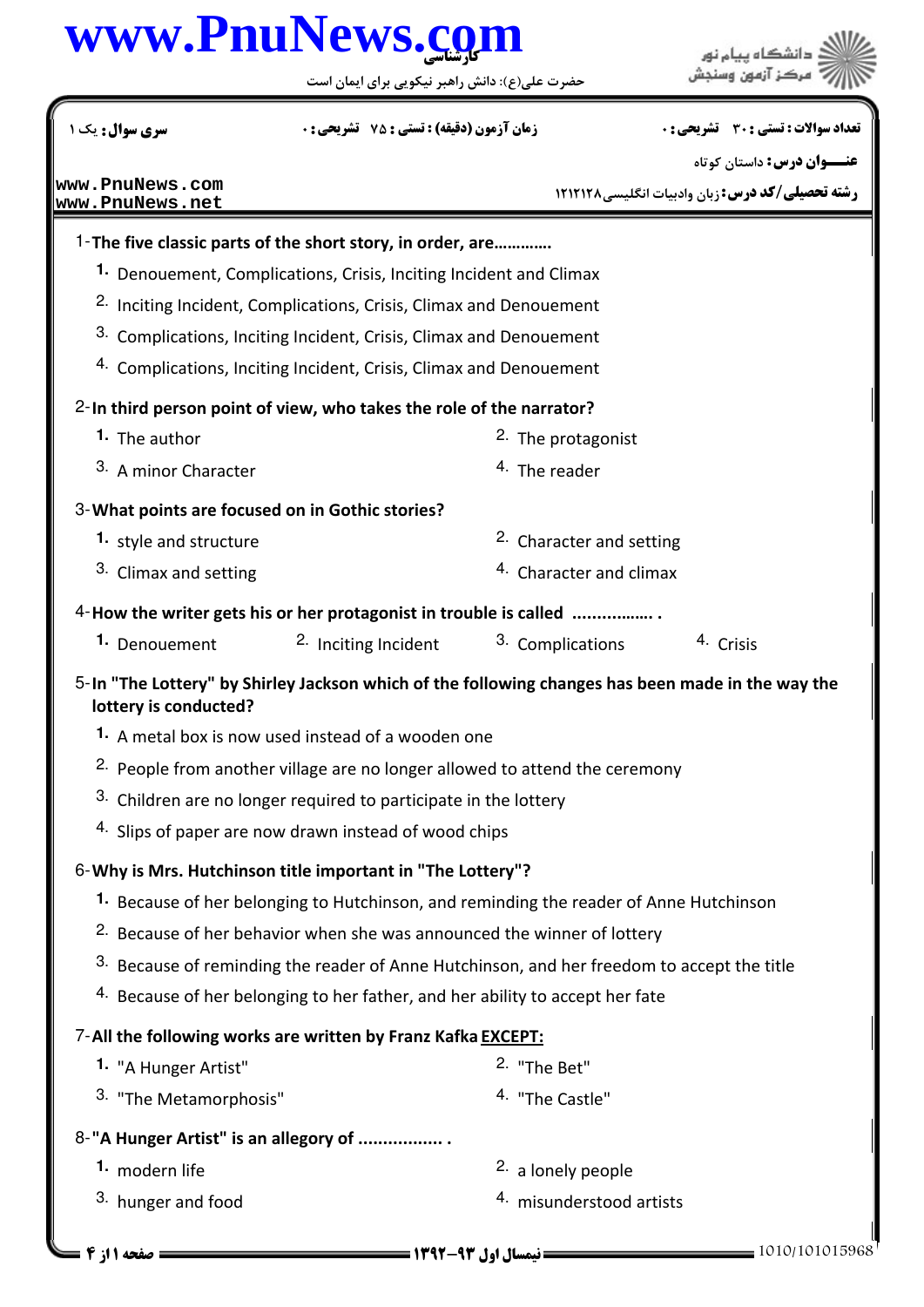| www.PnuNews.com                                                   |                                                                       |                                                                                                   | دانشگاه بیام نور                                        |
|-------------------------------------------------------------------|-----------------------------------------------------------------------|---------------------------------------------------------------------------------------------------|---------------------------------------------------------|
|                                                                   |                                                                       | حضرت علی(ع): دانش راهبر نیکویی برای ایمان است                                                     |                                                         |
| <b>سری سوال :</b> یک ۱                                            |                                                                       | <b>زمان آزمون (دقیقه) : تستی : 75 ٪ تشریحی : 0</b>                                                |                                                         |
| www.PnuNews.com                                                   |                                                                       |                                                                                                   | <b>عنـــوان درس:</b> داستان کوتاه                       |
| www.PnuNews.net                                                   |                                                                       |                                                                                                   | <b>رشته تحصیلی/کد درس: زبان وادبیات انگلیسی ۱۲۱۲۱۲۸</b> |
|                                                                   |                                                                       | 9-Whom does the Hunger Artist believe is "cheating him of his reward"?                            |                                                         |
| 1. The impresario                                                 | <sup>2</sup> . The world                                              | 3. The panther                                                                                    | <sup>4.</sup> Himself                                   |
| 10-What does the Hunger artist ask for from everybody as he dies? |                                                                       |                                                                                                   |                                                         |
| $1.$ Food                                                         | 2. Silence                                                            | 3. Forgiveness                                                                                    | 4. Mercy                                                |
| 11-What kind of fiction is "The Rocking-Horse Winner"?            |                                                                       |                                                                                                   |                                                         |
| 1. Satirical                                                      | 2. Imaginative                                                        | 3. Anecdotal                                                                                      | 4. Adventurous                                          |
|                                                                   |                                                                       | 12-All the followings are the themes of "The Rocking-Horse Winner" EXCEPT:                        |                                                         |
| 1. false sense of value                                           |                                                                       |                                                                                                   |                                                         |
|                                                                   | <sup>2.</sup> a simple fable of a boy searching for identity and love |                                                                                                   |                                                         |
|                                                                   | 3. human interest in and need for challenge and victory               |                                                                                                   |                                                         |
|                                                                   |                                                                       | $4.$ a social commentary on money and relationships in a capitalist society                       |                                                         |
|                                                                   |                                                                       | 13-Why does D. H. Lawrence open "The Rocking-Horse Winner" like a fairy tale?                     |                                                         |
| 1. He wants to create an imaginary world                          |                                                                       |                                                                                                   |                                                         |
|                                                                   |                                                                       | <sup>2.</sup> He wants to combine the elements of oral storytelling with supernatural ones        |                                                         |
|                                                                   |                                                                       | <sup>3.</sup> He wants to show the outcome of an unhappy marriage and unhealthy desire for wealth |                                                         |
|                                                                   |                                                                       | 4. He wants to simplify his story and make it amusing for the readers                             |                                                         |
|                                                                   |                                                                       | 14-In "The Rocking-Horse Winner", what is the real cause of Paul's unhappiness?                   |                                                         |
| 1. love of mother                                                 |                                                                       | <sup>2.</sup> not winning the Rocking-Horse                                                       |                                                         |
| 3. lack of mother's love                                          |                                                                       | 4. hate of father                                                                                 |                                                         |
| 15-To which literary movement does Edgar Allen Poe belong?        |                                                                       |                                                                                                   |                                                         |
| 1. The American Romantic Movement                                 |                                                                       | <sup>2.</sup> The Martians Movement                                                               |                                                         |
| <sup>3.</sup> The Naturalist Movement                             |                                                                       | <sup>4.</sup> The Imagist Movement                                                                |                                                         |
|                                                                   |                                                                       | 16-What does the sentence Revenge is a dish best served cold mean in "The Cask of Amontillado"?   |                                                         |
| 1. Revenge should be taken cold heartedly                         |                                                                       |                                                                                                   |                                                         |
|                                                                   | <sup>2.</sup> Revenge is a dish which should be taken cold            |                                                                                                   |                                                         |
|                                                                   |                                                                       | 3. The longer the wait for planning revenge, the deeper satisfaction of result                    |                                                         |
| <sup>4.</sup> Revenge is a delicious cold dish                    |                                                                       |                                                                                                   |                                                         |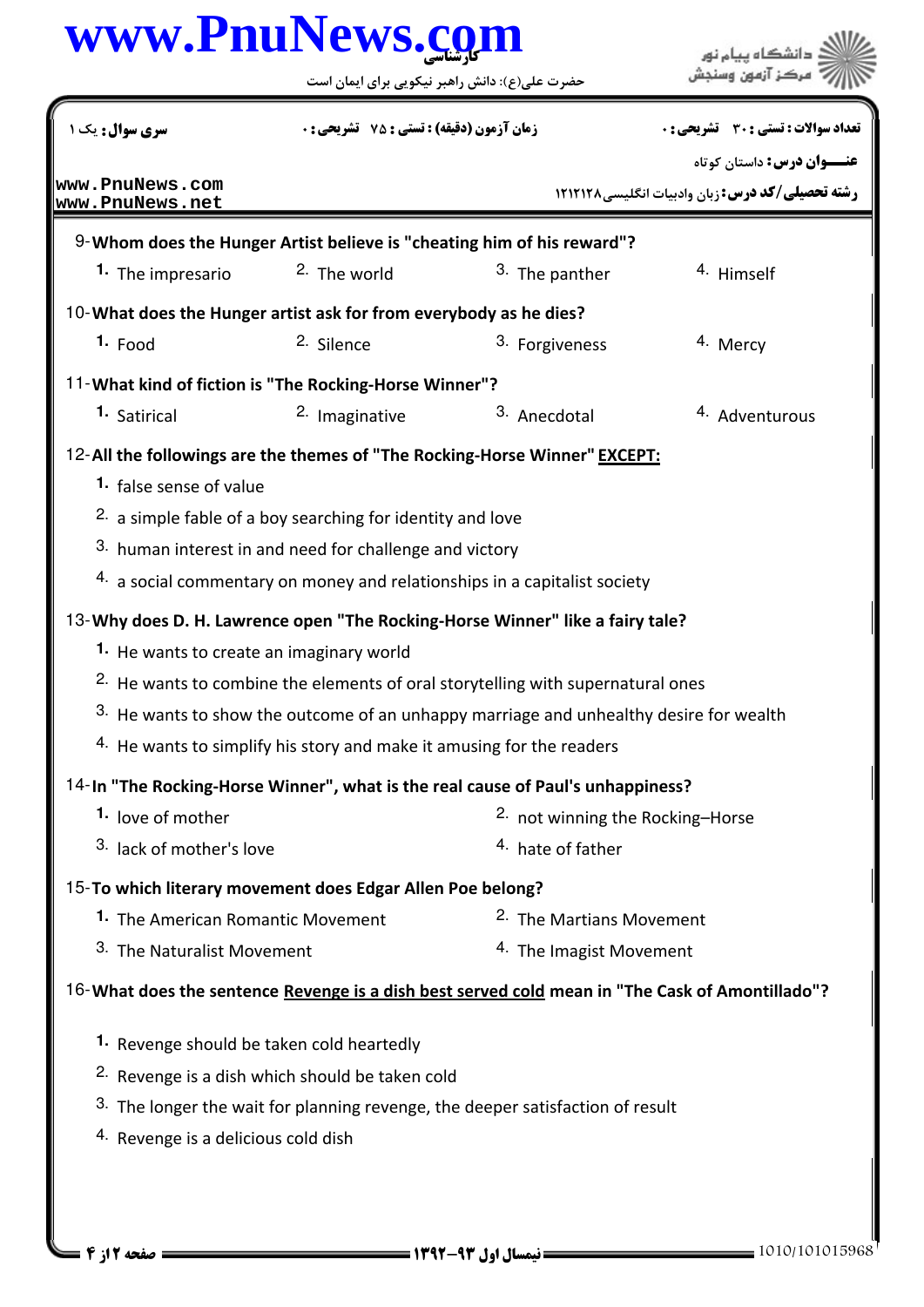## كارشناسي **[www.PnuNews.com](http://www.PnuNews.com)**

| www.PnuNews.com                                                          |                                                                    | حضرت علی(ع): دانش راهبر نیکویی برای ایمان است |                                                                                                |
|--------------------------------------------------------------------------|--------------------------------------------------------------------|-----------------------------------------------|------------------------------------------------------------------------------------------------|
| <b>سری سوال :</b> یک ۱                                                   | <b>زمان آزمون (دقیقه) : تستی : 75 تشریحی : 0</b>                   |                                               | تعداد سوالات : تستي : 30 ٪ تشريحي : 0                                                          |
| www.PnuNews.com<br>www.PnuNews.net                                       |                                                                    |                                               | <b>عنـــوان درس:</b> داستان کوتاه<br><b>رشته تحصیلی/کد درس:</b> زبان وادبیات انگلیسی۸۲۱۲۱۲۸    |
| 17-Which Gothic element is NOT used in "The Cask of Amontillado"?        |                                                                    |                                               |                                                                                                |
| 1. supernatural element                                                  |                                                                    | <sup>2.</sup> gloomy atmosphere               |                                                                                                |
| 3. subterranean passage                                                  |                                                                    | <sup>4.</sup> horrifying place                |                                                                                                |
| 18-What is the role of the mansion in "The Fall of the House of Usher"?  |                                                                    |                                               |                                                                                                |
|                                                                          | 1. It functions as a vampire, preying upon its human inhabitants   |                                               |                                                                                                |
|                                                                          | <sup>2.</sup> It functions as a prison for its inhabitants         |                                               |                                                                                                |
| 3. It functions as a dream come true                                     |                                                                    |                                               |                                                                                                |
|                                                                          | <sup>4.</sup> It functions as a realistic setting for the story    |                                               |                                                                                                |
| below the house?                                                         |                                                                    |                                               | 19-In "The Fall of the House of Usher", why does Roderick decide to bury Madeline in the tombs |
|                                                                          | 1. he fears the doctors dig her body up for scientific examination |                                               |                                                                                                |
| 2. he wants to build a shrine for her                                    |                                                                    |                                               |                                                                                                |
|                                                                          | 3. he wants to make a saint out of her body                        |                                               |                                                                                                |
| <sup>4.</sup> this is the tradition of his family                        |                                                                    |                                               |                                                                                                |
| 20- What is the role of repetition in "The Fall of the House of Usher"?  |                                                                    |                                               |                                                                                                |
| 1. They make the story more mysterious                                   |                                                                    |                                               |                                                                                                |
| <sup>2.</sup> They create the sense of suspense                          |                                                                    |                                               |                                                                                                |
|                                                                          | 3. They create emphasis and a sense of balance                     |                                               |                                                                                                |
| 4. They function as conjunctions                                         |                                                                    |                                               |                                                                                                |
| 21-Which statement is <b>TRUE</b> about Albert Camus?                    |                                                                    |                                               |                                                                                                |
| 1. He prefers ideas over people                                          |                                                                    |                                               | <sup>2.</sup> He prefers not to think of people                                                |
| 3. He prefers not to think of ideas                                      |                                                                    |                                               | <sup>4.</sup> He prefers people over ideas                                                     |
| 22-In "The Guest", how is the Arab delivered to the police headquarters? |                                                                    |                                               |                                                                                                |
| 1. He goes there on his on foot                                          |                                                                    | 2. Balducci delivers him                      |                                                                                                |
| 3. Daru delivers him                                                     |                                                                    |                                               | <sup>4.</sup> The family of his cousin betray him                                              |
| 23- What are the absurd elements of "The Guest"?                         |                                                                    |                                               |                                                                                                |
|                                                                          | 1. The irrational, human passion, the meaninglessness              |                                               |                                                                                                |
|                                                                          | <sup>2.</sup> The rational, human nostalgia, the meaningfulness    |                                               |                                                                                                |
|                                                                          | 3. The atheism, human nostalgia, the meaninglessness               |                                               |                                                                                                |
|                                                                          | 4. The irrational, human nostalgia, the meaninglessness            |                                               |                                                                                                |